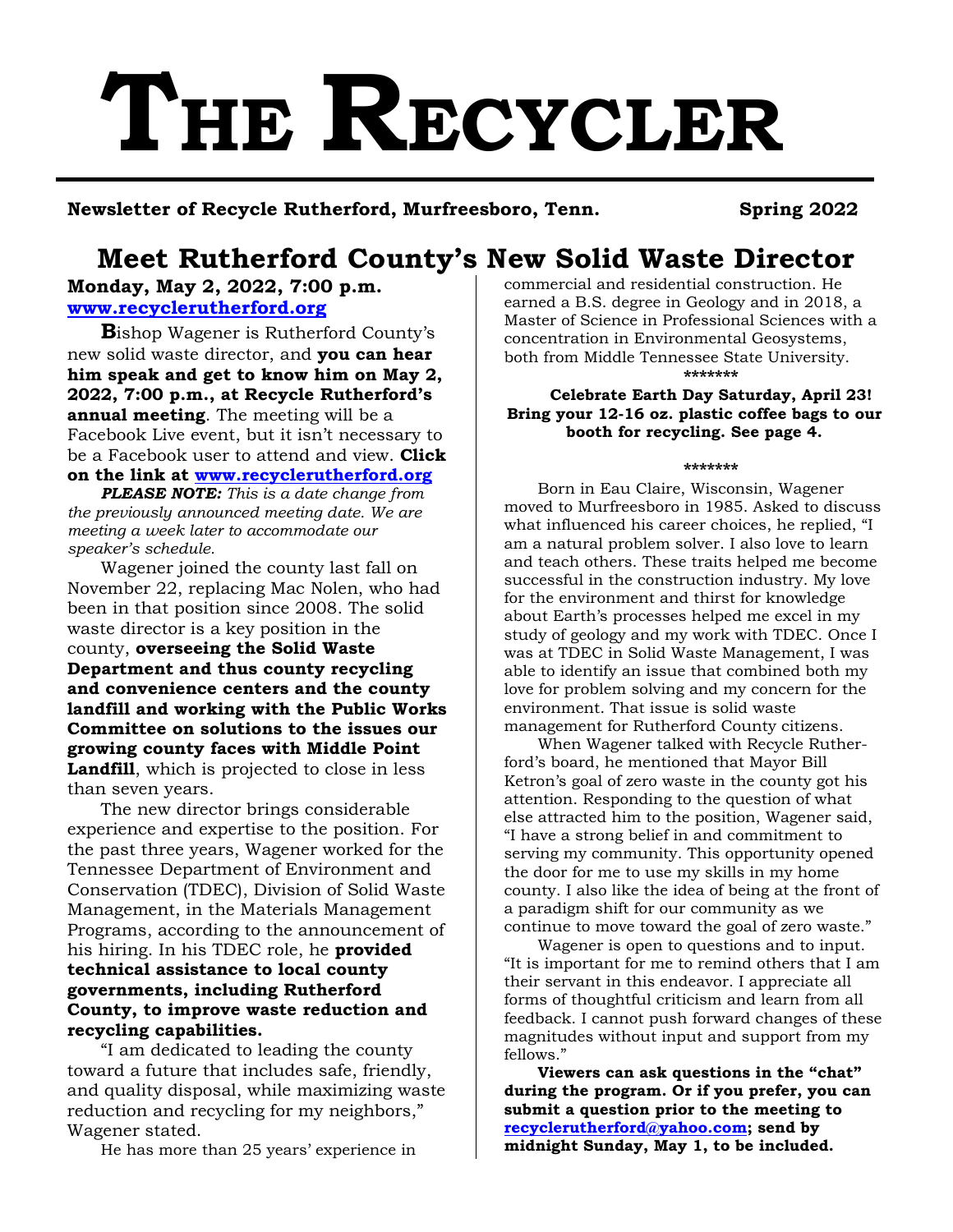# **Can Threatened Species Be Saved?**

**"W**hen we save wildlife, we save ourselves," says Collin O'Mara, president and CEO of the National Wildlife Federation (NWF), in an article in a recent edition of *Parade*. According to author Kathleen McCleary, **some 20 animal species were recently declared officially extinct, and almost a million others face that same fate,** thanks to warming temperatures, deforestation, development, overfishing, and other things we humans are causing. O'Mara compared biodiversity to an airplane, saying, "If you start taking out screws one at a time, you don't know which one is going to make the wing or engine fall off, but eventually the system is going to collapse."

McCleary explains that butterflies, bees, birds, and even some small mammals help pollinate more than 1,200 crops, impacting one of every three bites you eat. More than half of all plants depend on wildlife to disperse their seeds. Predators such as wolves and tigers help prevent erosion by eating the animals who feast on vegetation. Oysters filter ocean water , keeping it clean for underwater grasses and other marine life.

Specific examples help illustrate the situation. Polar bears are disappearing because the artic ice that that make it possible for them to hunt seals is melting at an alarming rate and could completely disappear by 2035. Polar bears are an "indicator species." If they are in trouble, their entire ecosystem is in trouble. Diminishing numbers of polar bears mean that the overpopulation of seals can threaten fish populations, an important food source for people.

Cute little Atlantic puffins live in the Gulf of Maine, one of fastest-warming bodies of water on our planet. The warmer water in the spring speeds up the growth cycle of the tiny juvenile fish that puffins feed their babies. By the time the baby puffins are ready to eat, the fish are too big to swallow, meaning that the babies can starve to death while surrounded by fish! This is an alarming example of how climate change throws off the timing of ecological systems and illustrates the unpredictable ways that rising temperatures can impact species, including us.

Saltmarsh sparrows live in tidal marshes along the East Coast. More than 80% have vanished since 1998. The bird's reproduction cycle is tied to the moon and tides. They lay and hatch eggs and raise chicks in 28 days. Rising sea levels flood the marshes, drowning the nests. Marshes are also lost to development. The sparrows, which also are pollinators, reflect the health of the tidal marshes, which are one of the best buffers against extreme weather events like hurricanes. The salt marshes soak up water that otherwise might flood coastal homes.

Almost 90,000 tigers roamed Asia a century ago; today there are fewer than 3,900. Causes include habitat loss, poaching, and climate change. Tigers are an "umbrella species," says Colby Loucks, NWF; "If you protect their habitat and what they need to survive, you protect all the species underneath them." Tigers prey on herbivores that can denude ecosystems. Restoring and preserving the tiger habitat will help protect at least

nine major watersheds, which provide fresh water for more than 800 million people.

#### **Some Things You Can Do to Help**

**Support Monarchs:** Plant several kinds of pesticide-free native milkweed that flower at different times. Avoid tropical milkweed, which is invasive, or milkweed that's been treated with insecticides to be aphid resistant. **Go to** *saveourmonarchs.org* **to request free seeds.**

**Go Native:** A garden with plants that grew naturally in the region before human settlement and intervention conserves water and is likely to attract pollinators. A native oak can support the caterpillars of 500 species of moths and butterflies, providing food for songbirds. Encourage local schools, governments, and parks to plant more native species. **Enter your zip code into** *nwf.org/nativeplantfinder* **for a list of native plants for your area.**

**Cut Down on Plastic:** Every year, 8 million metric tons of plastic pour into the world's oceans—a garbage truck of plastic waste every minute. Three kinds of plastic—fishing debris, filmlike plastic (like on storebought veggies), and latex (such as balloons) cause the majority of deaths among marine life (dolphins, whales, seals, seabirds, sea turtles, etc.) Say no to plastic bags, swap out plastic wrap for reusable food storage bags, and don't release balloons. **Visit** *repurpose.global* **to calculate your own annual plastic footprint.**

**Use Your Buying Power:** Contact manufacturers and retailers when you buy something with excess plastic packaging to suggest they make changes; social media is an effective way to bring attention to the issue. Ask stores to stock more local goods, cutting down on shipping**. Visit** *Parade.com/plastic* **for tips to reduce plastic use.**

**Eat Smart:** Consuming protein that leaves a small carbon footprint can make a significant difference. Swapping beef for fish even twice a week is a good move. According to the international advocate Oceana, "Fish is one of the most climate-smart and nutrient-rich sources and requires no fresh water and grazing space. If you like oysters, buy those farmed by small businesses, leaving the ones in the wild to stabilize shorelines and act as natural filters. (A wild oyster can filter 10 or more gallons of water a day.) Consider using plant-based protein in your diet. **Visit** 

#### *Parade.com/salmon* **for 50+ creative dishes.**

**Be Bird Friendly:** Be aware of the plight of the loon, which is disappearing in the Northwest U.S. as rising temperatures and increased precipitation, along with more people and construction around lakes, send them farther north in search of the right conditions for breeding and raising young. "They are emblematic of the beautiful, pristine lake ecosystems of the North," says Brooke Bateman, director of climate science for Audubon. "Knowing that generations after us will never hear that same call unravels your sense of place." **Go to** *Audubon.org/climate/survivalbydegrees* **and enter your zip code to see how climate change may impact the birds in your area.**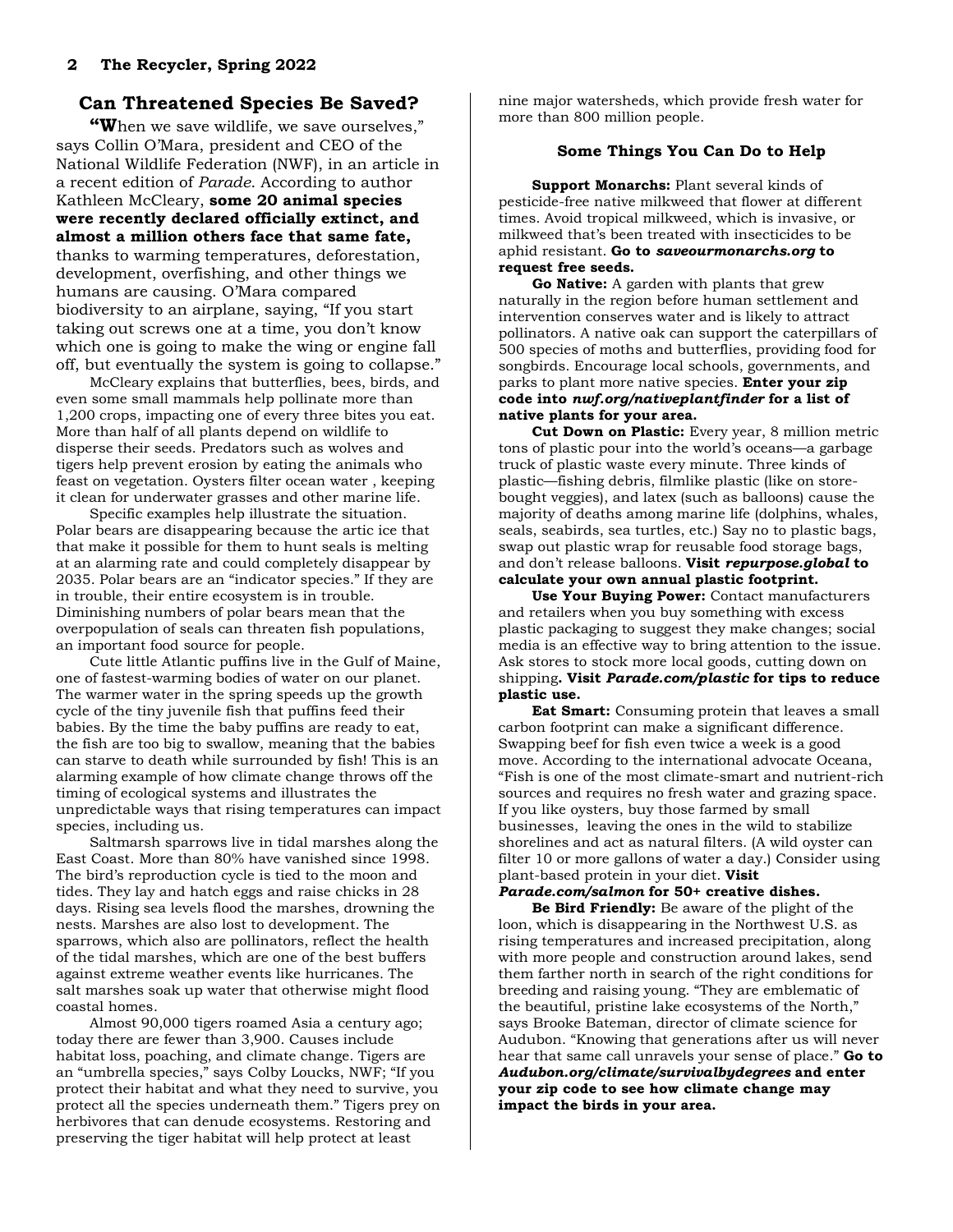## **Vote for Officers and Board**

In the absence of in-person meetings, we are again voting on officers by mail. In normal times, we voted at our annual meeting in April for officers and board members for the coming year. All officers are up for election to a two-year term this year, and all agreed to serve another term.

Please mark the ballot below, cut, fold, and return in an envelope. If you would like to be more involved, please consider serving on the board and nominate yourself. The board meets most months on the first Monday. Our county is facing multiple challenges; you can have a voice in the important decisions facing us.

| I enclose my annual dues to support Recycle Rutherford and receive the newsletter.                                                                                                                                                                                                                                                                                                                                                                                                                                                                                                       |                    | Recycle Rutherford Membership Form                                               |                                    |  |
|------------------------------------------------------------------------------------------------------------------------------------------------------------------------------------------------------------------------------------------------------------------------------------------------------------------------------------------------------------------------------------------------------------------------------------------------------------------------------------------------------------------------------------------------------------------------------------------|--------------------|----------------------------------------------------------------------------------|------------------------------------|--|
| $\Box$ \$25.00 supporter                                                                                                                                                                                                                                                                                                                                                                                                                                                                                                                                                                 |                    | $\Box$ \$15.00 student                                                           | $\Box$ \$100.00 patron             |  |
| $\Box$ I am contributing \$_________ in addition to dues.                                                                                                                                                                                                                                                                                                                                                                                                                                                                                                                                |                    |                                                                                  |                                    |  |
| $\Box$ I prefer the newsletter to be emailed and am providing my email address.<br>PLEASE PRINT:                                                                                                                                                                                                                                                                                                                                                                                                                                                                                         |                    |                                                                                  |                                    |  |
|                                                                                                                                                                                                                                                                                                                                                                                                                                                                                                                                                                                          |                    |                                                                                  |                                    |  |
|                                                                                                                                                                                                                                                                                                                                                                                                                                                                                                                                                                                          |                    |                                                                                  |                                    |  |
|                                                                                                                                                                                                                                                                                                                                                                                                                                                                                                                                                                                          |                    |                                                                                  |                                    |  |
|                                                                                                                                                                                                                                                                                                                                                                                                                                                                                                                                                                                          |                    | telephone: day _______________________; evening ________________________________ |                                    |  |
|                                                                                                                                                                                                                                                                                                                                                                                                                                                                                                                                                                                          |                    | email ____________________________; volunteer interest__________________________ |                                    |  |
| Please make check payable and mail to Recycle Rutherford, P.O. Box 1804, Murfreesboro, TN 37133-1804                                                                                                                                                                                                                                                                                                                                                                                                                                                                                     |                    |                                                                                  |                                    |  |
| Following are the nominees for officers and board members to serve 2022-2024. If you wish to vote for<br>the slate of officers as listed, please <b>circle YES</b> at the end of the list. If you wish to <b>nominate other(s)</b> to<br>serve as officers, circle NO and list the individuals you are nominating in the space provided. The Bylaws<br>allow up to twelve $(12)$ board members; if you wish to <b>vote for the slate as listed and also nominate</b><br>additional board members, circle YES, and write in the name(s) in the space provided.<br><b>Officer Nominees</b> |                    | Recycle Rutherford 2022 Ballot                                                   |                                    |  |
| President<br>Rachel Cornett<br>Secretary Suma Clark                                                                                                                                                                                                                                                                                                                                                                                                                                                                                                                                      |                    | Vice President<br>Treasurer                                                      | Bonnie Black<br><b>Rick Racker</b> |  |
| <b>Board Nominees</b><br>Linda Hardymon                                                                                                                                                                                                                                                                                                                                                                                                                                                                                                                                                  | Glenn Himebaugh    | Diane Parker                                                                     | <b>Beth Spivey</b>                 |  |
|                                                                                                                                                                                                                                                                                                                                                                                                                                                                                                                                                                                          | <b>CIRCLE ONE:</b> | <b>YES</b>                                                                       | <b>NO</b>                          |  |
|                                                                                                                                                                                                                                                                                                                                                                                                                                                                                                                                                                                          |                    |                                                                                  |                                    |  |
|                                                                                                                                                                                                                                                                                                                                                                                                                                                                                                                                                                                          |                    |                                                                                  |                                    |  |
| $\;$ I wish to nominate $\;$                                                                                                                                                                                                                                                                                                                                                                                                                                                                                                                                                             |                    |                                                                                  |                                    |  |
|                                                                                                                                                                                                                                                                                                                                                                                                                                                                                                                                                                                          |                    |                                                                                  |                                    |  |

\_\_\_\_\_\_\_\_\_\_\_\_\_\_\_\_\_\_\_\_\_\_\_\_\_\_\_\_\_\_\_\_\_\_\_\_\_\_\_\_\_\_\_\_\_\_\_\_\_\_\_\_\_\_\_\_\_\_\_\_\_\_\_\_\_\_\_\_\_\_\_\_\_\_\_\_\_\_\_\_\_\_\_\_\_\_\_\_\_\_\_\_\_\_\_\_\_\_\_\_\_\_\_\_\_\_\_\_\_\_\_\_\_\_\_

**Please mail this form to Recycle Rutherford, P.O. Box 1804, Murfreesboro 37133-1804 by May 31, 2022.**